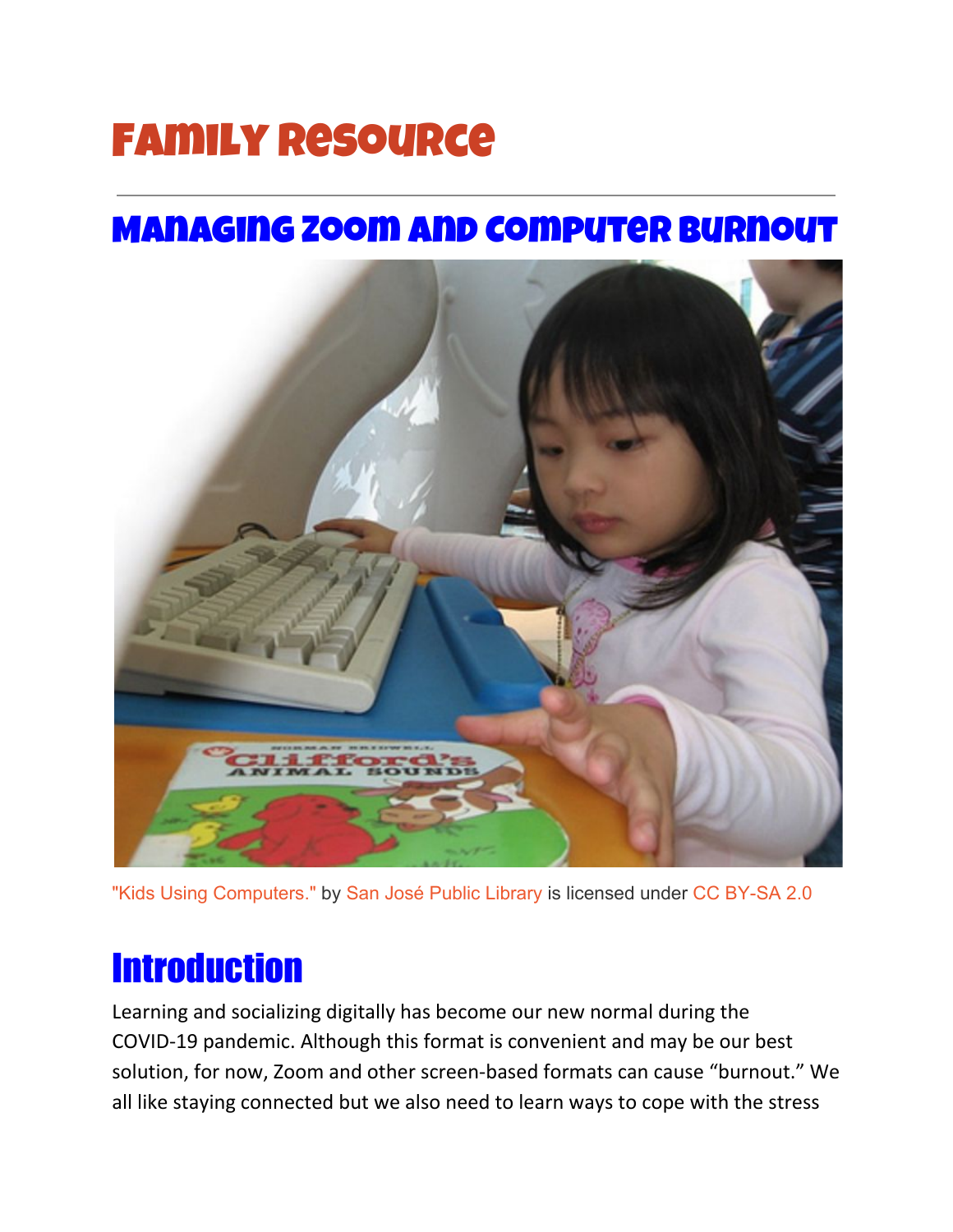on our eyes, brains, and psyches. The articles listed below describe symptoms of burnout: headaches, temper tantrums, lethargy, and even depression. Simple ways to cope include: 1) taking a break, 2) going for a brief walk, and 3) squeezing a squishy ball. By all accounts, Zoom fatigue is real and it's important to give yourself and your child/children a break. Remember, self-care is paramount right now, and the pandemic has not only provided a greater need to teach kids about this, but it has created an opportunity to lead by example.

## Articles

If you are interested in reading an article about what Zoom Fatigue is and how to cope with it: Zoom [Fatigue](https://www.mother.ly/news/zoom-fatigue-kids) is Real and Our Kids are Feeling It

Zoom [Fatigue](https://www.parents.com/parenting/better-parenting/zoom-fatigue-is-real-here-s-how-to-deal-with-it/#:~:text=%22The%20best%20way%20to%20help,right%20after%2C%22%20says%20Hurley.) is Real, Here's How to Deal With It

Kids are so Over Zoom and What to do [About](https://www.huffpost.com/entry/zoom-and-google-hangouts-are-making-kids-miserable_l_5ebd5cbbc5b655620b13a149) It

4 Ways to Keep Kids [Engaged](https://www.katielear.com/child-therapy-blog/2020/8/4/4-ways-help-kids-stay-engaged-on-zoom) on Zoom and How to Avoid Zoom Fatigue

# VIDEOS

#### **Tags:**

COVID-19, Technology, Social-emotional Learning, Health & Wellness

### **Age Levels:**

- Pre-K 3-5 yrs (preschool)
- 5-6 yrs (kindergarten)
- 6-8 yrs (primary)
- 9-11 yrs (elementary)
- 11-14 yrs (middle school)
- 14-18 yrs (high school)

### **Developer:**

Beth Powers